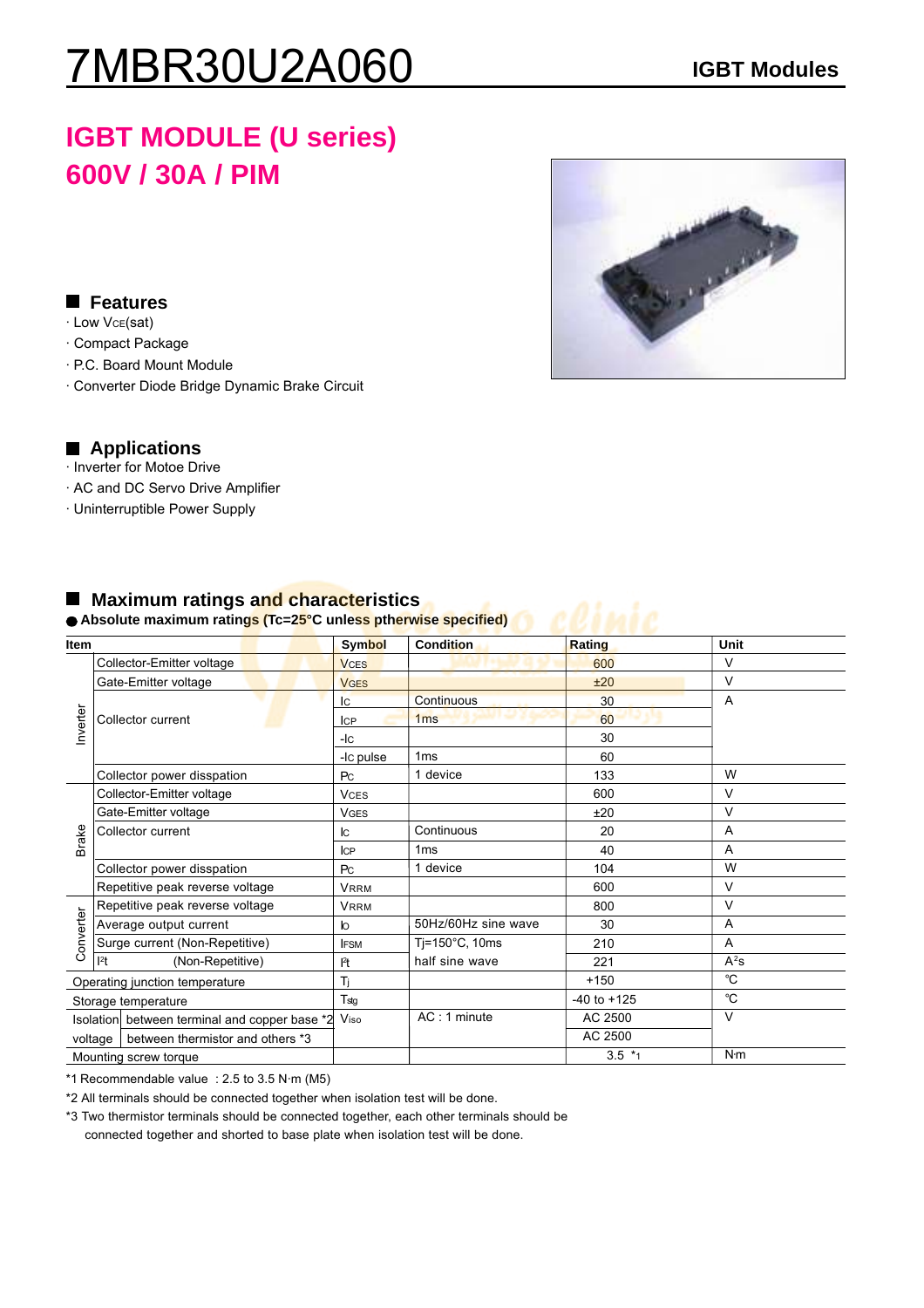### **Electrical characteristics (Tj=25°C unless otherwise specified)**

| ltem       |                                      | Symbol      | <b>Condition</b>                      |                     | <b>Characteristics</b> |      |      | Unit    |
|------------|--------------------------------------|-------------|---------------------------------------|---------------------|------------------------|------|------|---------|
|            |                                      |             |                                       |                     | Min.                   | Typ. | Max. |         |
| nverter    | Zero gate voltage collector current  | <b>ICES</b> | VCE=600V, VGE=0V                      |                     |                        |      | 1.0  | mA      |
|            | Gate-Emitter leakage current         | <b>IGES</b> | VCE=0V, VGE=±20V                      |                     |                        |      | 200  | nA      |
|            | Gate-Emitter threshold voltage       | VGE(th)     | VcE=20V, Ic=30mA                      |                     | 6.2                    | 6.7  | 7.7  | $\vee$  |
|            | Collector-Emitter saturation voltage | VCE(sat)    | $VGE=15V$                             | $Tj = 25^{\circ}C$  |                        | 2.10 | 2.40 | $\vee$  |
|            |                                      | (terminal)  | $lc = 30A$                            | $Tj=125^{\circ}C$   |                        | 2.40 |      |         |
|            |                                      | VCE(sat)    |                                       | $Tj = 25^{\circ}C$  |                        | 1.85 |      |         |
|            |                                      | (chip)      |                                       | $Ti=125^{\circ}C$   |                        | 2.15 |      |         |
|            | Input capacitance                    | Cies        | VGE=0V, VCE=10V, f=1MHz               |                     |                        | 1.7  |      | nF      |
|            | Turn-on time                         | ton         | $Vcc = 300V$                          |                     |                        | 0.36 | 1.20 | μs      |
|            |                                      | tr          | $lc = 30A$                            |                     |                        | 0.20 | 0.60 |         |
|            |                                      | tr(i)       | $VGE = \pm 15V$<br>$R$ G=120 $\Omega$ |                     |                        | 0.05 |      |         |
|            | Turn-off time                        | toff        |                                       |                     |                        | 0.45 | 1.20 |         |
|            |                                      | tf          |                                       |                     |                        | 0.04 | 0.45 |         |
|            | Forward on voltage                   | <b>VF</b>   | $VGE=0V$                              | $Ti=25^{\circ}C$    |                        | 2.10 | 2.65 | $\vee$  |
|            |                                      | (terminal)  | $IF=30A$                              | $Tj=125^{\circ}C$   |                        | 2.00 |      |         |
|            |                                      | <b>VF</b>   |                                       | $Ti=25^{\circ}C$    |                        | 1.85 |      |         |
|            |                                      | (chip)      |                                       | $Ti=125^{\circ}C$   |                        | 1.75 |      |         |
|            | Reverse recovery time                | trr         | $IF = 30A$                            |                     |                        |      | 0.35 | μs      |
|            | Zero gate voltage collector current  | <b>ICES</b> | VCE=600V, VGE=0V                      |                     |                        |      | 1.0  | mA      |
|            | Gate-Emitter leakage current         | <b>IGES</b> | VCE=0V, VGE=±20V                      |                     |                        |      | 200  | nA      |
|            | Collector-Emitter saturation voltage | VCE(sat)    | $lc = 20A$                            | $Ti=25^{\circ}C$    |                        | 1.85 | 2.15 | V       |
|            |                                      | (terminal)  | $VGE=15V$                             | $Tj = 125^{\circ}C$ |                        | 2.15 |      |         |
|            |                                      | VCE(sat)    |                                       | $Tj = 25^{\circ}C$  |                        | 1.70 |      |         |
| Brake      |                                      | (chip)      |                                       | $Ti=125^{\circ}C$   |                        | 2.00 |      |         |
|            | Turn-on time                         | ton         | $Vcc = 300V$                          |                     |                        | 0.45 | 1.20 | $\mu s$ |
|            |                                      | tr          | $lc=20A$                              |                     |                        | 0.15 | 0.60 |         |
|            | Turn-off time                        | toff        | $VGE = \pm 15V$                       |                     |                        | 0.37 | 1.20 |         |
|            |                                      | tf          | $R$ <sub>G</sub> =150 $\Omega$        |                     |                        | 0.04 | 0.45 |         |
|            | Reverse current                      | <b>IRRM</b> | <b>VR=600V</b>                        |                     |                        |      | 1.0  | mA      |
| Converter  | Forward on voltage                   | <b>VFM</b>  | $IF = 30A$                            | terminal            |                        | 1.20 | 1.50 | V       |
|            |                                      |             | VGE=0V                                | chip                |                        | 1.10 |      |         |
|            | Reverse current                      | <b>IRRM</b> | <b>VR=800V</b>                        |                     |                        |      | 1.0  | mA      |
| Thermistor | Resistance<br>R                      |             | $T = 25^{\circ}C$                     |                     |                        | 5000 |      | Ω       |
|            |                                      |             | $T=100^{\circ}C$                      |                     | 465                    | 495  | 520  |         |
|            | <b>B</b> value                       | B           | T=25/50°C                             |                     | 3305                   | 3375 | 3450 | Κ       |

### **Thermal resistance Characteristics**

| Item                                  | Symbol     | <b>Condition</b>      | <b>Characteristics</b> |      |      | Unit          |
|---------------------------------------|------------|-----------------------|------------------------|------|------|---------------|
|                                       |            |                       | Min.                   | Typ. | Max. |               |
|                                       | $Rth(i-c)$ | Inverter IGBT         |                        |      | 0.94 | $\degree$ C/W |
| Thermal resistance (1 device)         |            | Inverter FWD          |                        |      | 1.60 |               |
|                                       |            | <b>Brake IGBT</b>     |                        |      | .20  |               |
|                                       |            | Converter Diode       |                        |      | 1.20 |               |
| Contact thermal resistance<br>$\star$ | $Rth(c-f)$ | With thermal compound |                        | 0.05 |      |               |

\* This is the value which is defined mounting on the additional cooling fin with thermal compound

### **Equivalent Circuit Schematic**

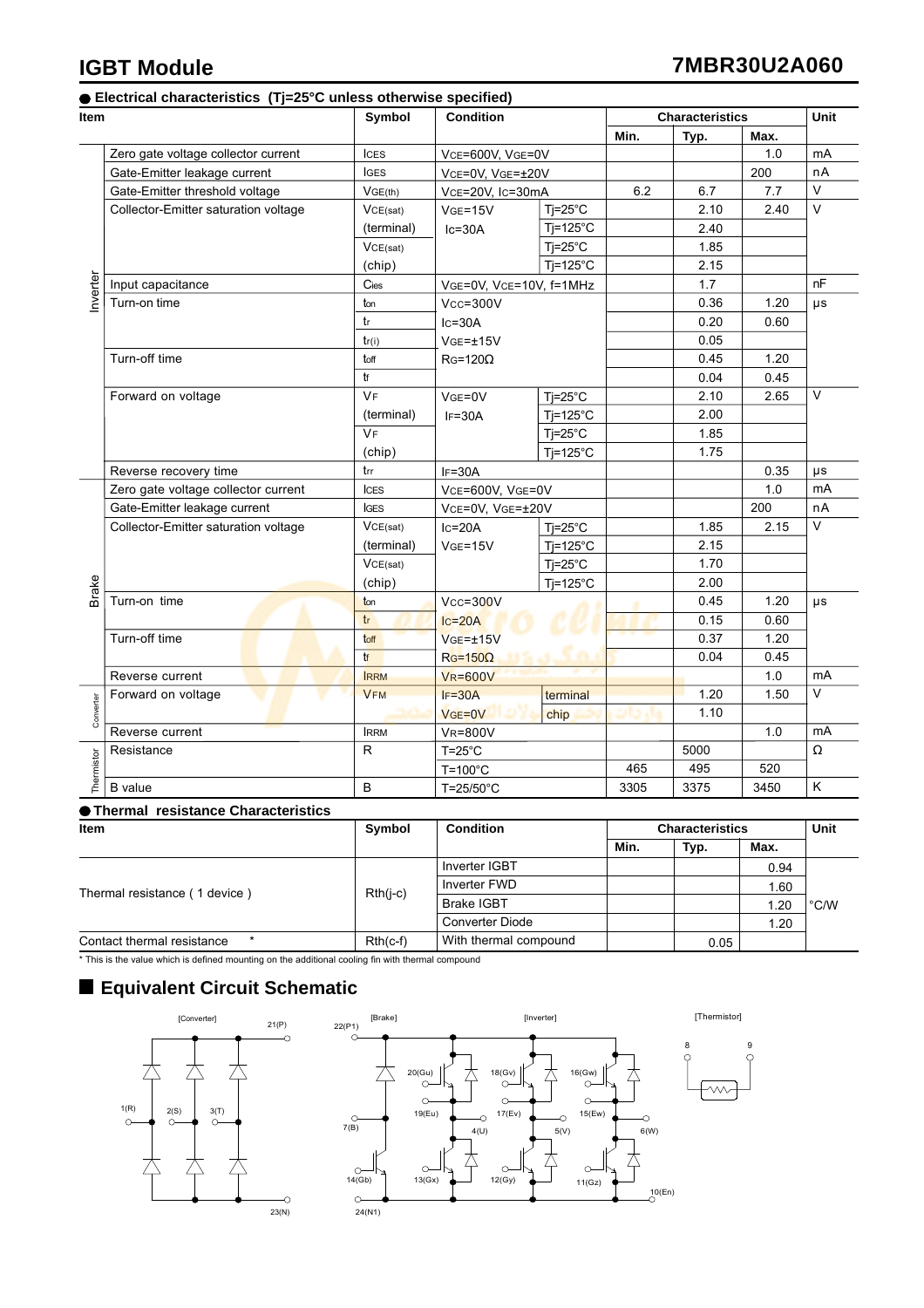### **Characteristics (Representative)**

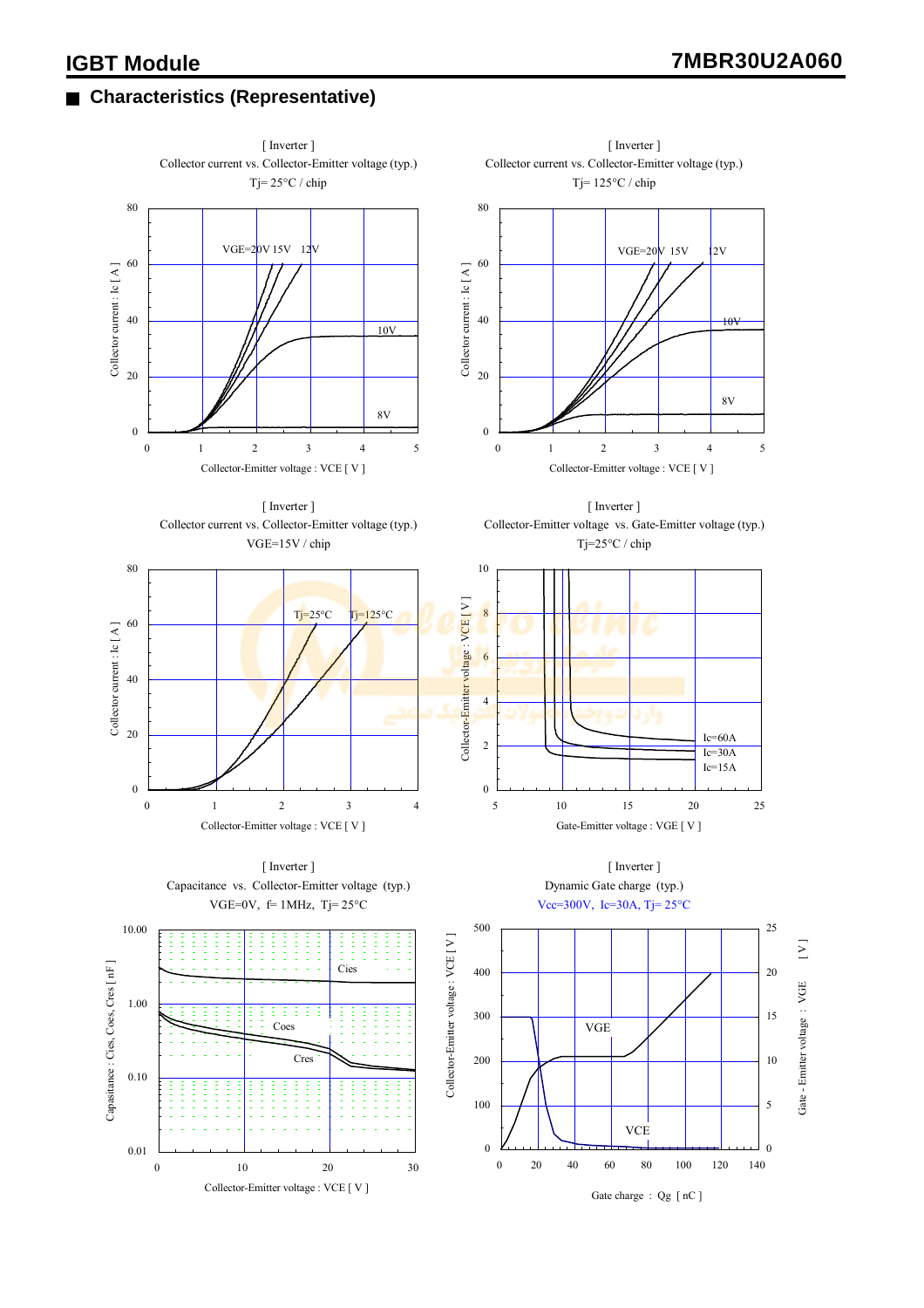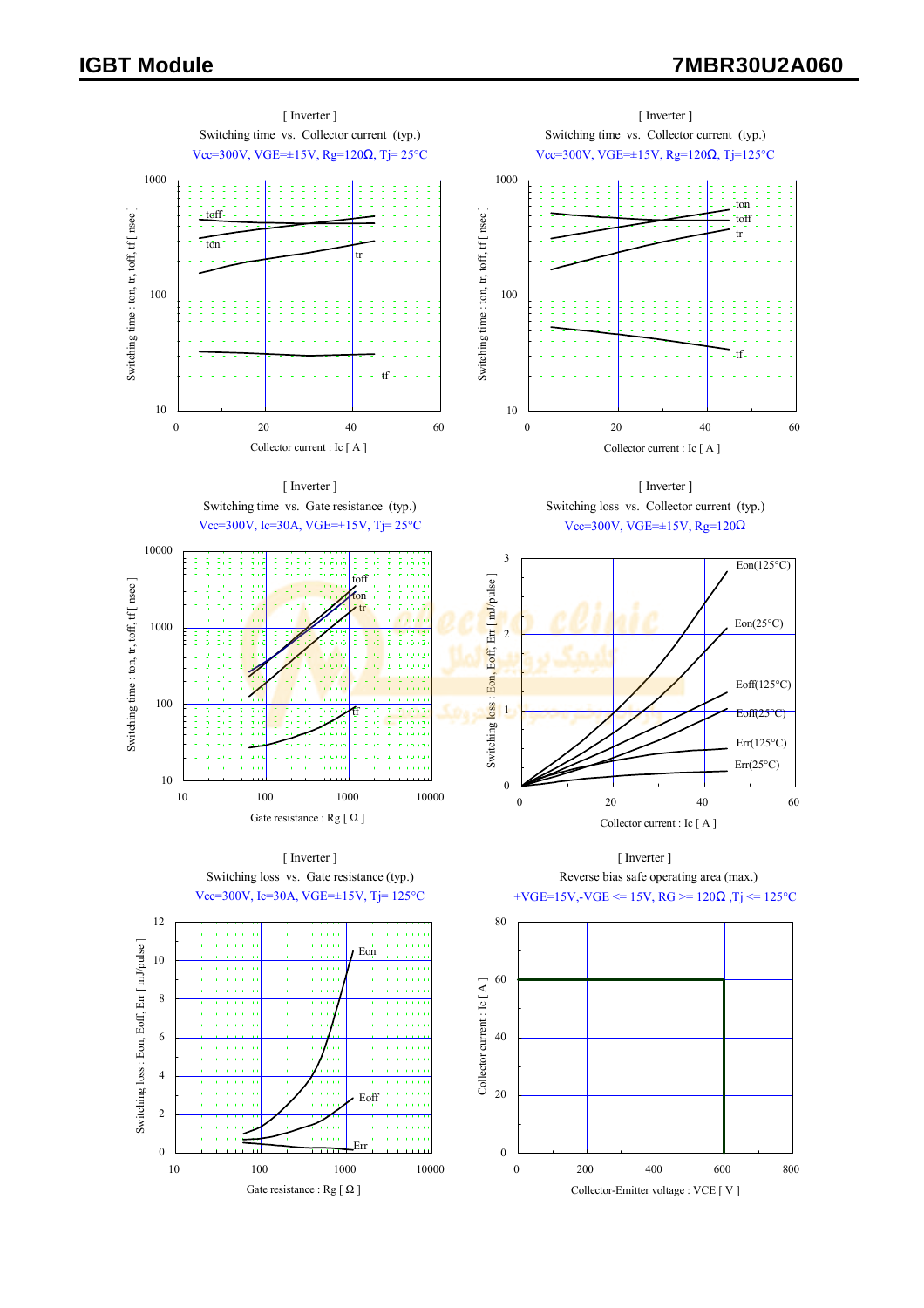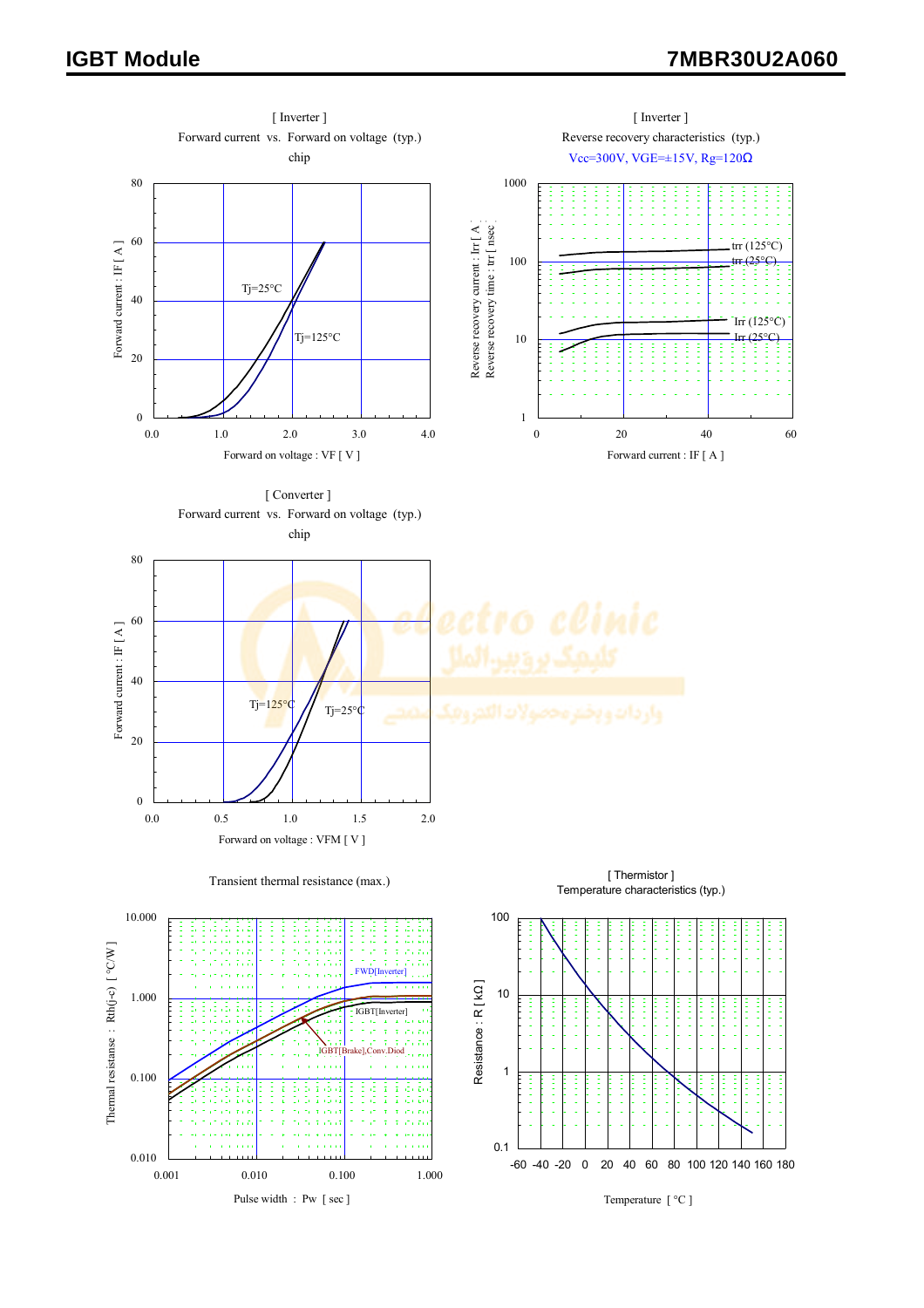